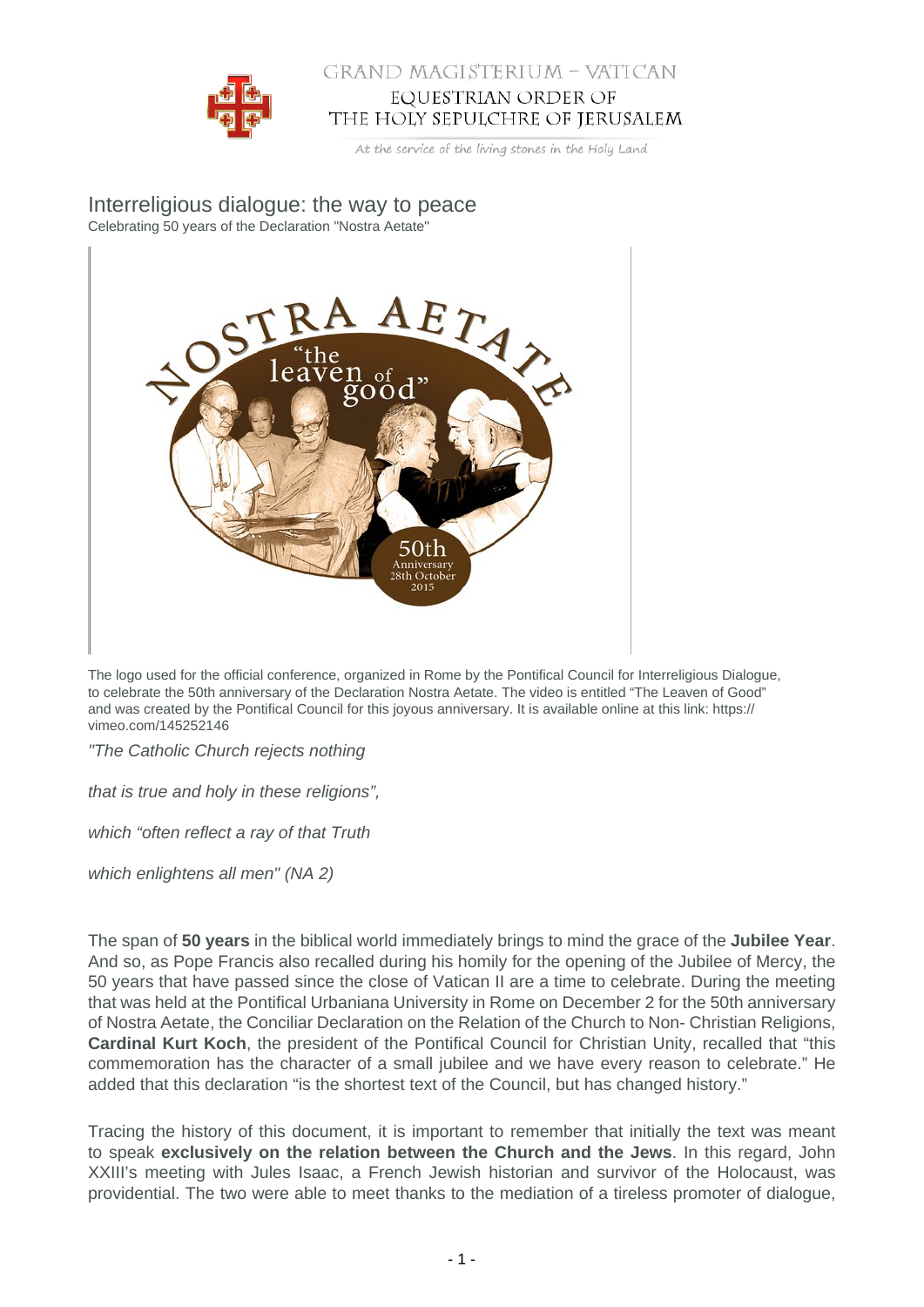the Venetian Maria Vingiani, the then Councillor of Fine Arts in Venice. After that meeting, Pope John XXIII entrusted Cardinal Augustin Bea with the task of working to prepare a document that would address relations with the Jews. Only afterwards was the declaration extended to address other religious traditions. Cardinal Koch summarized this when he said: "**the Church has a special relationship with Judaism that she does not have with other religions although she speaks about it in a larger declaration**."

For this 50th anniversary we wanted to publish a few of the responses to this historic document by Jewish and Muslim people in the Holy Land.

It is evident that re-reading Nostra Aetate today has a particular tone within the only context in the world where Christians live in a society in which the majority of people are Jewish and Muslim, unlike in the West where Jews and Muslims are a minority.

The Patriarchal Vicar **Fr. David Neuhaus** explains this well in an article he published on the website of the Latin Patriarchate of Jerusalem: "Whereas for the formulators of Nostra Aetate, the watershed in Christian-Jewish relations was the Shoah, which provoked an awakening to the prevalence of a teaching of contempt for Jews in a part of Christian doctrine, from the perspective of many Holy Land Christians, the question of Palestine is at the center of relations with Jews and Muslims. Whereas dialogue from the European perspective often includes a focus on the struggle against anti-Judaism and anti-Semitism, the focus on justice and peace is an essential element of any prospective interreligious dialogue within the Holy Land context."

## **Christians and Muslims: a common call to action**

"The Church regards with esteem also the Moslems. They adore the one God, living and subsisting in Himself; merciful and all-powerful, the Creator of heaven and earth, who has spoken to men;

they take pains to submit wholeheartedly to even His inscrutable decrees,

just as Abraham, with whom the faith of Islam takes pleasure in linking itself" (NA3)

In his article, Father Neuhaus also recounts how in 2000, at the end of a five year-long Synod, the Catholic Church in the Holy Land published a pastoral plan, which also reflected on Nostra Aetate, making the Holy Land a concrete field in which to work and experience dialogue. As the Patriarchal Vicar noted: "It is interesting to note that whereas, in discussing the relationship with Muslims, Nostra Aetate begins with common religious principles, the Synod document mentions common religious principles in the last place, after stressing the other important levels of commonality: historical experience, social neighborliness, co-existence and civil identity. In very realistic terms […], the Synod document describes the positive and negative aspects of contemporary Christian-Muslim coexistence, laying out a program for the development of this co-existence."

**Mustafa Abu Sway** – holder of the Integral Chair for the Study of Imam Ghazali's work at the Al-Masjid Al-Aqsa and Al-Quds University in Jerusalem, as well Professor of Philosophy and Islamic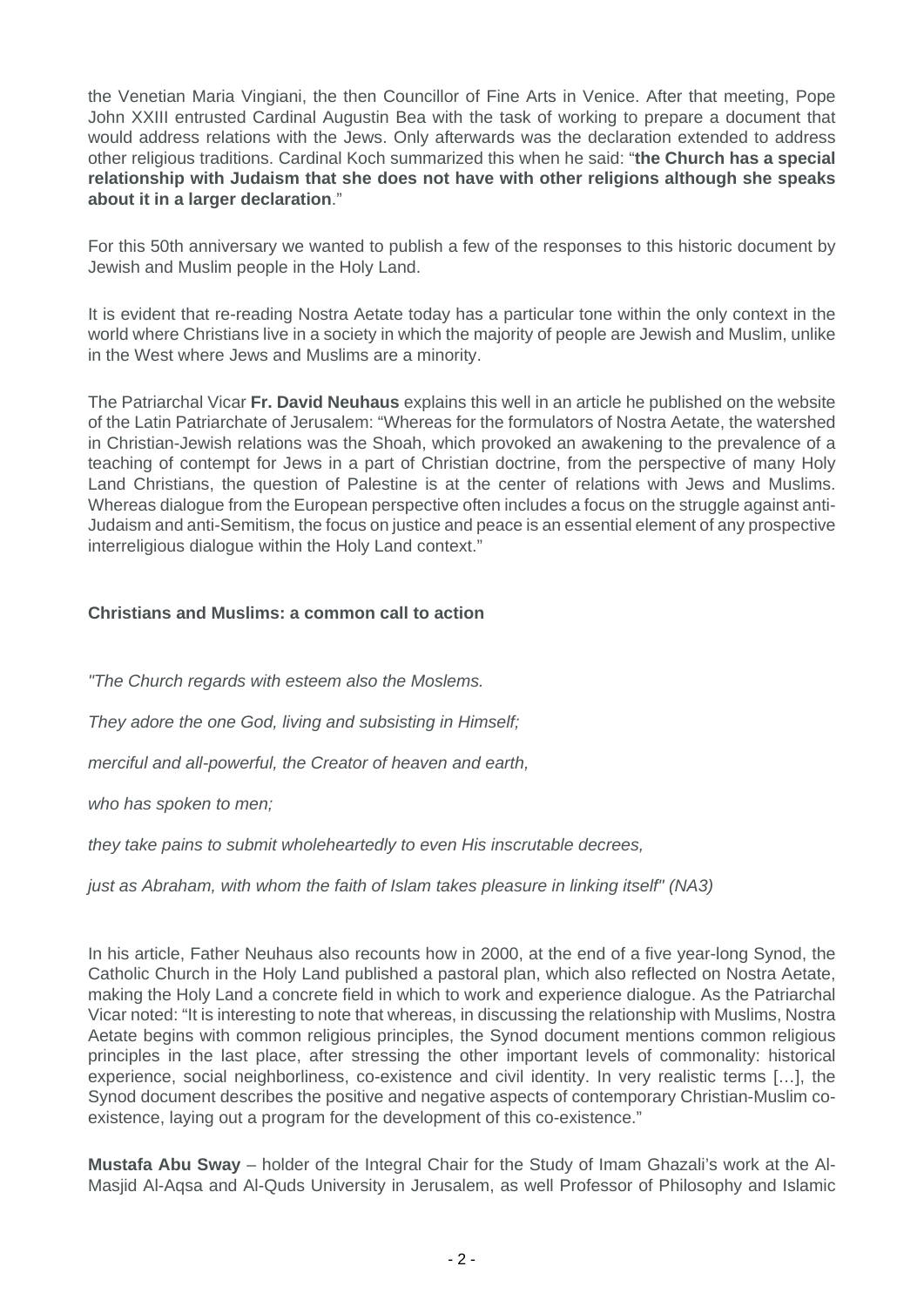Studies at the same University – granted us an interview in 2015, in which he stresses the importance of acting together. The starting point for greater cooperation between Christians and Muslims, due to shared values, concerns the defense of the family, which is central to the two traditions. Abu Sway continues: "It is time to also accord the larger human family its proper place, and renew the call for wiping the debt of the third world. The south needs a break from the impact of decades and centuries of colonialism. Catholics (also other Christians) and Muslims, the two largest religion can and should address global issues including climate change, poverty, disease, famine, illiteracy, and of course the roots of political violence that plagues many parts of the world."

Returning to the publication of Nostra Aetate, Abu Sway recognizes that this document was a milestone in the relationship between the Catholic Church and other religions, and he asks if, in the future, when drafting similar documents, the Church will consult a Muslim scholar. Moreover, in the process of dialogue between the two communities, the professor from Jerusalem recalls the open letter entitled "**A Common Word Between Us and You**", which was addressed to Christian leaders on October 13, 2007. The author of the letter was Prince Ghazi bin Muhammad of the Hashemite Kingdom of Jordan, but there were many signatories of this text, which reads: "Muslims and Christians together make up over half of the world's population. Without peace and justice between these two religious communities, there can be no meaningful peace in the world. The future of the world depends on peace between Muslims and Christians."

Speaking of peace, Abu Sway comments on the comprehensive Agreement signed by the Holy See and the State of Palestine in 2014, affirming that, in this way, "the Vatican took a major step to advance peace in the Holy Land." It brings to mind the words of Pope Francis to the Israeli authorities on his trip to the Holy Land: "**The 'two State solution' becomes a reality and does not remain a dream**." The hope that the current state of things will soon come to an end is deep in the words of the Palestinian scholar. Referring to the prayer of June 2014 in the Vatican Gardens, the Professor draws a clear link between prayer and action on the field: "The Pope's invitation in June 2014 to religious and political Palestinian and Israeli leaders to pray for peace in the Vatican Gardens was a nice gesture. Prayers are important but political leaders should express the measures that will create peace on the ground."

At the end of the interview, Professor Abu Sway also shares a prayer for the Holy Land, as Rabbi Rosen had done, and for it's inhabitants: "O Allah! You are Peace, and from You comes peace, Blessed are You, the Majestic the Generous. We pray to You to guide our world leaders to live up to what You have revealed to humanity, to do what is best for our universe, for life on earth, to help end political, economic and social injustices everywhere, to put an end to colonial realities, to bridge the gap between the north and the south, and to help the peoples of the Holy Land to recognize the relationship between truth, justice and peace, and **to make the Holy Land truly the Land of Peace, and Jerusalem the city of peace**. Amen!".

## **Nostra Aetate? A lesson for us Muslims**

**Mohammad Sammak** is the Secretary-General of both the National Committee for Christian- Muslim Dialogue and the Islamic Spiritual Summit in Beirut, Lebanon. While passing through Rome in the winter of 2015, during a conference held by the National Federation of the Italian Press, he spoke of how Muslims can learn from Nostra Aetate. With clearly marked words he said: "We cannot learn if we do not realize that we need to learn, and we cannot realize this if we do not sense that we have made a mistake somewhere. We have to be extremely brave in order to recognize the need to learn from other experiences, especially when they come from outside our community." Hinting at tensions within the Muslim community and at the relationships between Muslims and non-Muslims that are not always easy, as well as at the sad spectre of violent extremism, Sammak calls for sincere